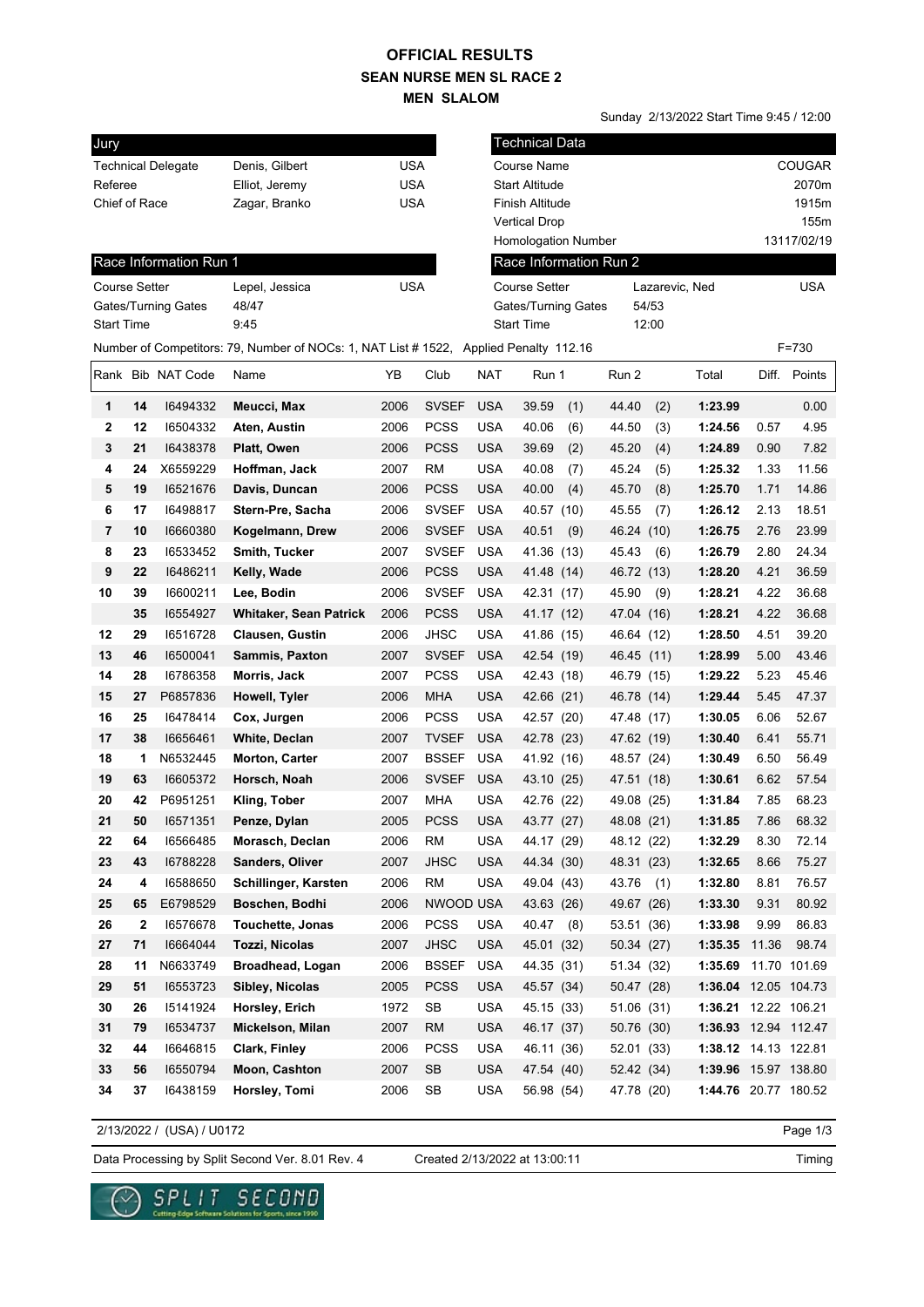## **SEAN NURSE MEN SL RACE 2 MEN SLALOM OFFICIAL RESULTS**

Sunday 2/13/2022 Start Time 9:45 / 12:00

|                                     |          | Rank Bib NAT Code         | Name                                             | YΒ           | Club                       | NAT               | Run 1                         | Run 2       |  | Total                |  | Diff. Points         |
|-------------------------------------|----------|---------------------------|--------------------------------------------------|--------------|----------------------------|-------------------|-------------------------------|-------------|--|----------------------|--|----------------------|
| 35                                  | 36       | N6663471                  | Pecunies, Cameron                                | 2006         | <b>BSSEF</b>               | <b>USA</b>        | 49.69 (44)                    | 55.38 (37)  |  |                      |  | 1:45.07 21.08 183.22 |
| 36                                  | 48       | 16664434                  | <b>Strand, Owen</b>                              | 2006         | <b>JHSC</b>                | USA               | 55.09 (53)                    | 50.67 (29)  |  | 1:45.76 21.77 189.21 |  |                      |
| 37                                  | 49       | 16567811                  | Gandhi, Kyan                                     | 2006         | <b>SVSEF</b>               | <b>USA</b>        | 50.26 (45)                    | 56.07 (38)  |  | 1:46.33 22.34 194.17 |  |                      |
| 38                                  | 54       | 16554618                  | Sherman, Zeke                                    | 2007         | <b>PCSS</b>                | <b>USA</b>        | 43.91 (28)                    | 1:03.03(48) |  | 1:46.94 22.95 199.47 |  |                      |
| 39                                  | 72       | 16611694                  | Dobrovinsky, Max                                 | 2007         | <b>PCSS</b>                | <b>USA</b>        | 46.29 (38)                    | 1:01.30(46) |  | 1:47.59 23.60 205.12 |  |                      |
| 40                                  | 91       | 16663778                  | Pruzan, Nate                                     | 2006         | <b>JHSC</b>                | <b>USA</b>        | 47.56 (41)                    | 1:00.46(43) |  | 1:48.02 24.03 208.86 |  |                      |
| 41                                  | 66       | 16922062                  | Madeo, Niki                                      | 2007         | SOL                        | <b>USA</b>        | 50.93 (46)                    | 57.26 (39)  |  | 1:48.19 24.20 210.33 |  |                      |
| 42                                  | 59       | X6588935                  | Lennon, Joseph                                   | 2007         | <b>PCSS</b>                | <b>USA</b>        | 51.38 (48)                    | 57.75 (40)  |  | 1:49.13 25.14 218.50 |  |                      |
| 43                                  | 77       | 16550251                  | Stein, Ashland                                   | 2007         | <b>PCSS</b>                | USA               | 52.14 (49)                    | 57.78 (41)  |  | 1:49.92 25.93 225.37 |  |                      |
| 44                                  | 67       | X7048237                  | Godbout, Olivier                                 | 2006         | SOL                        | <b>USA</b>        | 51.29 (47)                    | 59.44 (42)  |  |                      |  | 1:50.73 26.74 232.41 |
| 45                                  | 55       | 16581521                  | Demers, Alexander                                | 2007         | <b>PCSS</b>                | <b>USA</b>        | 47.26 (39)                    | 1:05.66(49) |  | 1:52.92 28.93 251.45 |  |                      |
| 46                                  | 76       | 16910725                  | Ize-Cedillo, Diego                               | 2006         | <b>RM</b>                  | <b>USA</b>        | 1:00.61(55)                   | 53.26 (35)  |  | 1:53.87 29.88 259.70 |  |                      |
| 47                                  | 75       | 16869650                  | Doyle, Connor                                    | 2006         | SB                         | <b>USA</b>        | 53.77 (50)                    | 1:00.62(44) |  | 1:54.39 30.40 264.22 |  |                      |
| 48                                  | 69       | 16714651                  | Glidden, Austin                                  | 2007         | <b>PCSS</b>                | <b>USA</b>        | 53.79 (51)                    | 1:00.90(45) |  | 1:54.69              |  | 30.70 266.83         |
| 49                                  | 80       | 16919812                  | Gensch, Wolfi                                    | 2007         | <b>JHSC</b>                | <b>USA</b>        | 54.55 (52)                    | 1:01.94(47) |  |                      |  | 1:56.49 32.50 282.47 |
|                                     |          |                           |                                                  |              |                            |                   |                               |             |  |                      |  |                      |
|                                     |          |                           | <b>NOT PERMITTED TO START 1st RUN</b>            |              |                            |                   |                               |             |  |                      |  |                      |
|                                     |          |                           |                                                  |              |                            |                   |                               |             |  |                      |  |                      |
|                                     |          |                           | DID NOT START 1st RUN: 2 competitors             |              |                            |                   |                               |             |  |                      |  |                      |
|                                     | 52<br>20 | 16879847<br>16665257      | <b>Bolden, Sydney</b>                            | 2006<br>2006 | <b>JHSC</b><br><b>JHSC</b> | <b>USA</b><br>USA |                               |             |  |                      |  |                      |
|                                     |          |                           | Bessette, Kye                                    |              |                            |                   |                               |             |  |                      |  |                      |
|                                     |          |                           | DID NOT FINISH 1st RUN: 18 competitors           |              |                            |                   |                               |             |  |                      |  |                      |
|                                     | 81       | 17063881                  | Radtke, lan                                      | 2007         | <b>TVSEF</b>               | <b>USA</b>        |                               |             |  |                      |  |                      |
|                                     | 78       | 16926600                  | Sandberg, Dylan                                  | 2006         | SOL                        | <b>USA</b>        |                               |             |  |                      |  |                      |
|                                     | 73       | 16574265                  | <b>Steward, Alex</b>                             | 2007         | <b>SB</b>                  | <b>USA</b>        |                               |             |  |                      |  |                      |
|                                     | 68       | 16611863                  | <b>Butz, Andrew</b>                              | 2007         | <b>PCSS</b>                | <b>USA</b>        |                               |             |  |                      |  |                      |
|                                     | 61       | 16644428                  | Tang, Winston                                    | 2006         | <b>PCSS</b>                | <b>USA</b>        |                               |             |  |                      |  |                      |
|                                     | 60       | 16738111                  | Paulman, Everett                                 | 2007         | <b>SBN</b>                 | <b>USA</b>        |                               |             |  |                      |  |                      |
|                                     | 58       | 16803862                  | McNamara, Joseph                                 | 2007         | <b>JHSC</b>                | <b>USA</b>        |                               |             |  |                      |  |                      |
|                                     | 47       | 16549982                  | Comey, Maddox                                    | 2007         | <b>SB</b>                  | <b>USA</b>        |                               |             |  |                      |  |                      |
|                                     | 41       | 16445585                  | Dain, Augustus                                   | 2006         | SB                         | <b>USA</b>        |                               |             |  |                      |  |                      |
|                                     | 40       | 16615263                  | <b>Curtis, Lee</b>                               | 2007         | <b>PCSS</b>                | <b>USA</b>        |                               |             |  |                      |  |                      |
|                                     | 34       | 16547894                  | Gowski, Freddy                                   | 2007         | <b>RM</b>                  | <b>USA</b>        |                               |             |  |                      |  |                      |
|                                     | 31       | N6539400                  | Schroeder, Trace                                 | 2006         | <b>BSSEF</b>               | <b>USA</b>        |                               |             |  |                      |  |                      |
|                                     | 30       | P6758549                  | Garcia, Lucas                                    | 2006         | <b>MHA</b>                 | <b>USA</b>        |                               |             |  |                      |  |                      |
|                                     | 8        | 16362033                  | Mayhew, Brandon                                  | 2005         | <b>SB</b>                  | <b>USA</b>        |                               |             |  |                      |  |                      |
|                                     | 3        | 16397562                  | Dugan, Alan                                      | 2006         | SVSEF                      | <b>USA</b>        |                               |             |  |                      |  |                      |
|                                     | 15       | 16515818                  | Dobrovinsky, Alex                                | 2003         | <b>PCSS</b>                | <b>USA</b>        |                               |             |  |                      |  |                      |
|                                     | 7        | 16441975                  | Brown, Oscar                                     | 2005         | SB                         | <b>USA</b>        |                               |             |  |                      |  |                      |
|                                     | 13       | 16660175                  | Kogelmann, Will                                  | 2006         | <b>SVSEF</b>               | <b>USA</b>        |                               |             |  |                      |  |                      |
|                                     |          |                           |                                                  |              |                            |                   |                               |             |  |                      |  |                      |
| DISQUALIFIED 1st RUN: 3 competitors |          |                           |                                                  |              |                            |                   |                               |             |  |                      |  |                      |
|                                     | 45       | 16830806                  | <b>Baird, Beckett</b>                            | 2007         | <b>PCSS</b>                | <b>USA</b>        |                               |             |  | Gate 0               |  |                      |
|                                     | 32       | 16452120                  | Zipp, Jack                                       | 2006         | <b>RM</b>                  | <b>USA</b>        |                               |             |  | Gate 0               |  |                      |
|                                     |          | 2/13/2022 / (USA) / U0172 |                                                  |              |                            |                   |                               |             |  |                      |  | Page 2/3             |
|                                     |          |                           |                                                  |              |                            |                   |                               |             |  |                      |  |                      |
|                                     |          |                           | Data Processing by Split Second Ver. 8.01 Rev. 4 |              |                            |                   | Created 2/13/2022 at 13:00:11 |             |  |                      |  | Timing               |

Data Processing by Split Second Ver. 8.01 Rev. 4 Created 2/13/2022 at 13:00:11

 $\checkmark$ 

 $\underset{\text{Cattering Edyo Sofxoars}\text{ for } \text{Cay} \text{ for } \text{Cay} \text{ for } \text{Cay} \text{ for } \text{Cay} \text{ for } \text{Cay} \text{ for } \text{Cay} \text{ for } \text{Cay} \text{ for } \text{Cay} \text{ for } \text{Cay} \text{ for } \text{Cay} \text{ for } \text{Cay} \text{ for } \text{Cay} \text{ for } \text{Cay} \text{ for } \text{Cay} \text{ for } \text{Cay} \text{ for } \text{Cay} \text{ for } \text{Cay} \text{ for } \text{Cay} \text{ for } \text$